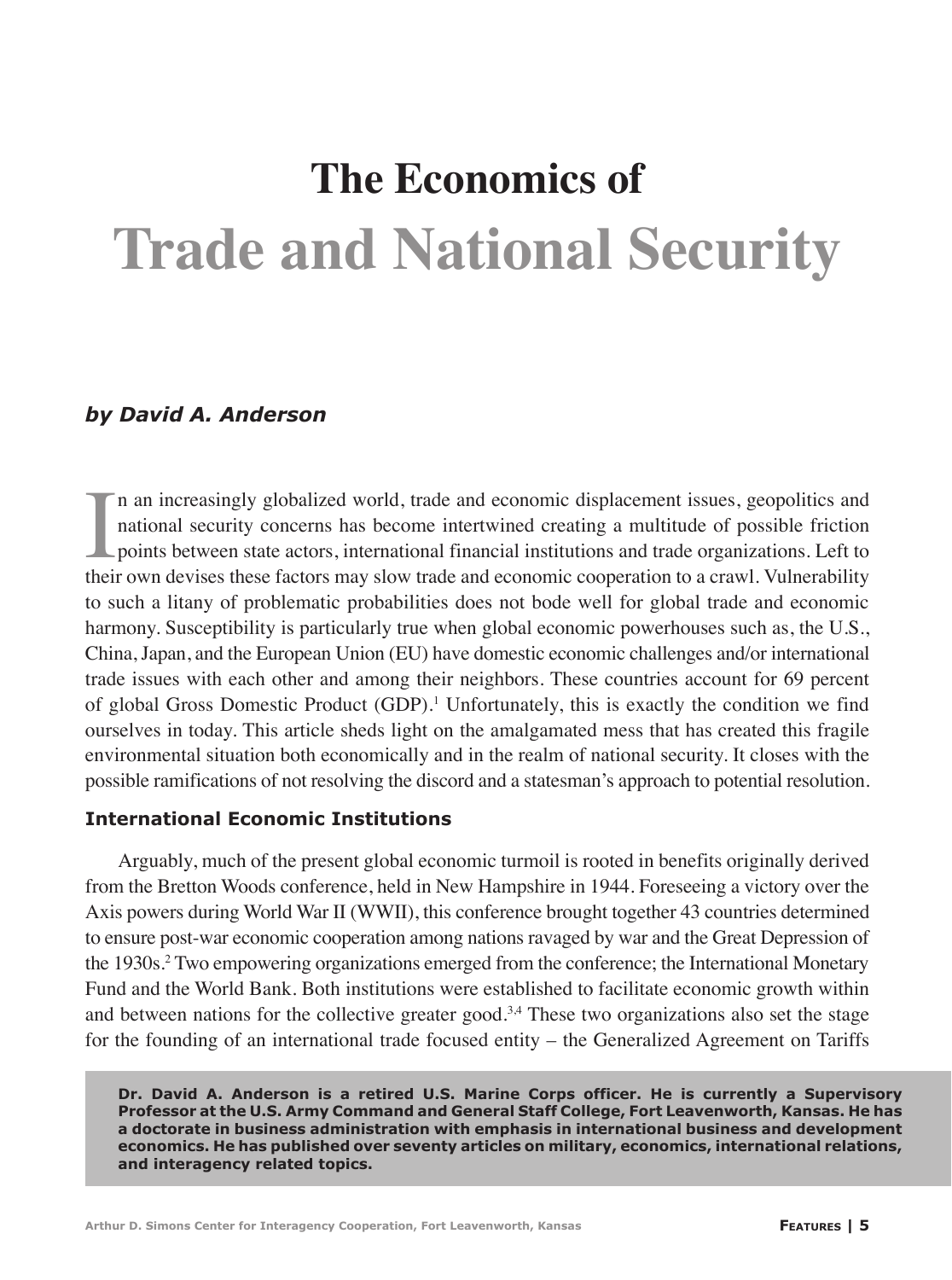and Trade.

The Generalized Agreement on Tariffs and Trade, later known as the World Trade Organization (WTO) was created in 1947 to promote trade cooperation and to lower barriers to trade, such as tariffs.<sup>5</sup> Many tariffs, such as the U.S. Smoot-Hawley Act, were implemented in the 1930s and further worsened the Great Depression.<sup>6</sup>

Collectively, these three international organizations are designed to synergistically meet their respective mandates for the greater economic good of the global community. The United States leads and shapes all three institutions. Only one of them, the World Bank, is headquartered outside the U.S. The precursor to these organizations is the United Nations, which was established in 1945 to promote peace, security, political and economic development, and cooperation among member nations. It too is headquartered in the U.S.<sup>7</sup>

The influential role the U.S. plays within these institutions is a direct result of U.S. economic and political hegemonic stature dating back to the very birth of these organizations. By the end of WWII, the U.S. had accumulated  $60-70$  percent of the world's gold.<sup>8</sup> A global economic recovery outside the U.S.S.R. sphere of influence was largely dependent on U.S. financing, industrial capital and goods/services.

# **By the end of WWII, the U.S. had accumulated 60-70 percent of the world's gold.**

### **U.S. Trade Dominance to Decline**

From 1945 to 1975, the U.S. dominated the global economy, running trade surpluses while maintaining a disproportionate share of global GDP. Between 1960 and 1970 the U.S. accounted for nearly 39 percent of global GDP.<sup>9</sup> Conversely, the U.S. habitually negotiated less than equitable terms of trade with its partners

in order to win their diplomatic favor/support for U.S. national security and strategic policy interests around the world. It wasn't until 1974 that the State Department handed over trade policy to the newly created statutory position of the U.S. Trade Representative.<sup>10</sup> Unfortunately by then, poor U.S. trade policy and cost/quality complacency of its export products caught up with it and the era of U.S. trade surpluses ended in 1975.11

The U.S. eventually lost its competitive edge to emerging competitors such as Japan, Taiwan, South Korea, and those of Western Europe. Many of these same countries were rebuilt by the U.S. after WWII. By 1980 the U.S. share of global GDP shrank to approximately 26 percent. In 2018 this figure fell to around 24 percent.<sup>12</sup> These newly industrializing countries leveraged the aforementioned economic institutions, a U.S. espoused export-oriented approach to economic development, and U.S. Foreign Direct Investment to displace large segments of the U.S. manufacturing.

#### **The Rise of China**

The economic emergence of China in the 1990s, supported by neo-mercantilist policy, cheap abundant labor, an abundance of Foreign Direct Investment and supercharged by membership into the WTO in 2001, further adversely affected balance of trade issues for not only the U.S. but for other countries as well. China displaced much of what remained of U.S. manufacturing and much of what other industrialized countries like Japan and those of Western Europe produced. Since building a globally dominant manufacturing base between the 1960s-1980s, Japan has struggled to maintain any semblance of its original manufacturing glory. It has lost out to cheaper producers namely China—and has had to move much of its auto production closer to its foreign markets. Its aging population and extremely low-to-negative birth rate makes labor cost and supply even more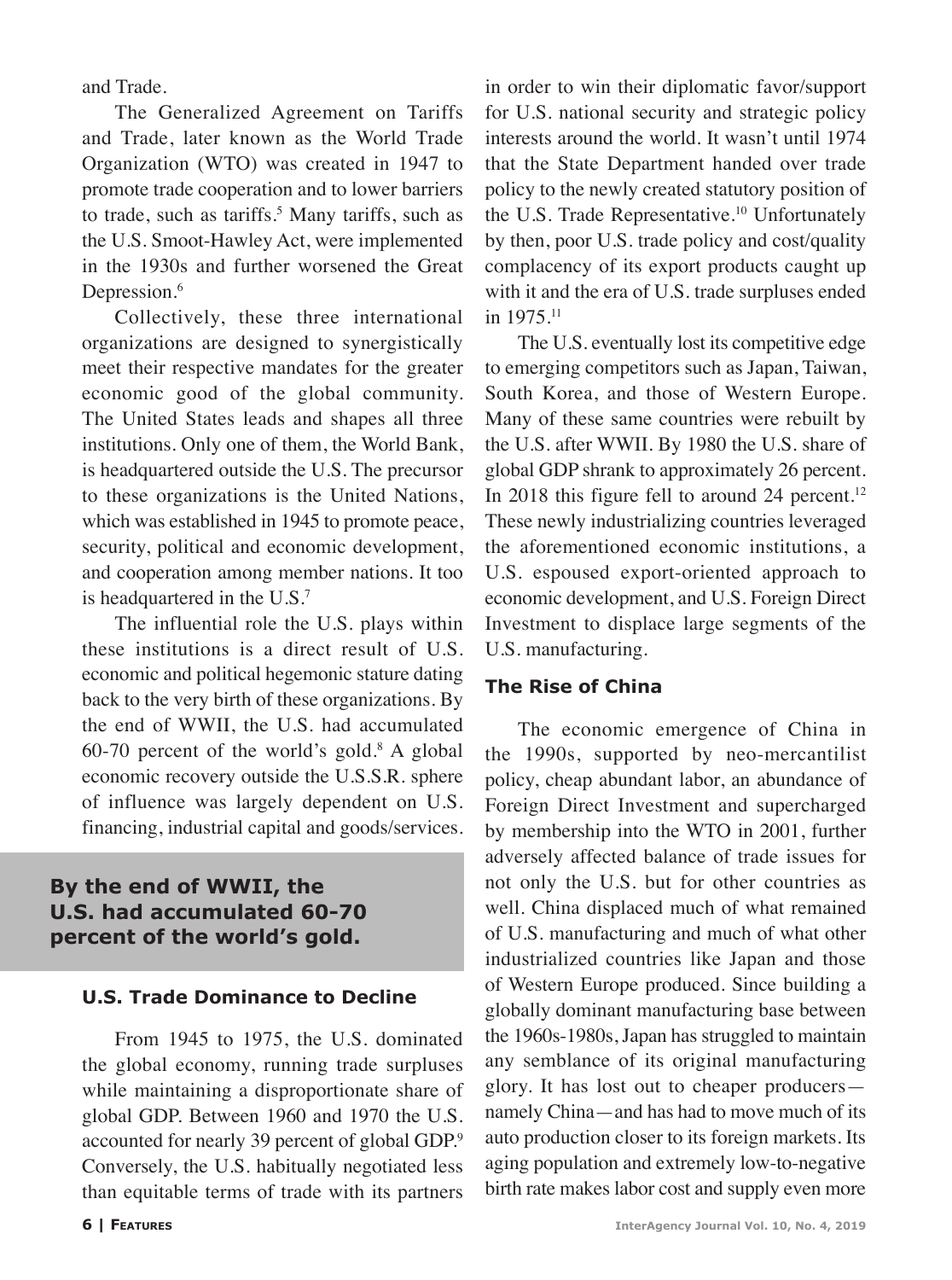problematic. It has since shifted its economic efforts toward higher, value-added, advanced technology products and services.

The loss of industrial jobs by developed countries to China and the ensuing trade deficit many now have with China, has exacerbated matters. In 2018, China ran a trade surplus of 323 billion dollars with the  $U.S.<sup>13</sup>$  and a trade surplus of 185 billion euros with the EU.<sup>14</sup> China has quickly risen to be the second largest economy in the world<sup>15</sup> and a geo-political power ably flexing its newly acquired clout when and where it wants (e.g., China's South China Sea claims).

Confounding trade matters associated with rapidly industrializing countries like China is the move by developed countries trying to hang on to legacy industry or even repatriate that which they have already lost. Likewise, less developing countries are trying to establish their own industry base while the newly industrializing countries of the world look to hang on to what they now have for as long as possible. These countries know at some point they will have to yield to even cheaper cost producers down the road. If industry is displaced too quickly to developing economies, then newly industrialized countries may be ill-equipped to move up the economic ladder into higher value-added production and technologically/ innovation driven activities, leaving them unable to effectively compete with the likes of the U.S., Japan, and the EU. This economic phenomenon is currently playing out and adversely affecting trade relations around the world. Nations are seeking to control their own economic destiny while attempting to dictate terms of trade. In other words, they want to have their cake and eat it too.

China, the primary displacer of Japan's manufacturing base, is directly facing this very problem. Less than forty-one percent of China's GDP now derives from its industrial sector.<sup>16</sup> Furthermore, significantly less Foreign Direct Investment in China is now being invested in this sector. Those funds are now invested in the likes of Indonesia, Malaysia, and Vietnam. Even China is shifting some of its manufacturing focus to cheaper cost producing countries. China's one child policy has come back to haunt it. It left a notable gap of 20-40 year olds to fill the labor force and drove up the cost of labor in China. Furthermore, like Japan, China's population is aging. By 2030 China is forecasted to have 300 million people aged 60 and older.<sup>17</sup> This is a dynamic not lost on the Chinese government anticipating a looming labor supply shortage while incurring the growing costs associated with an aging population.

## **Since joining the WTO, China has done a less than stellar job complying with WTO rules.**

Since joining the WTO, China has done a less than stellar job complying with WTO rules. It has become obsessed with maintaining a favorable trade balance, controlling foreign businesses operating in China and acquiring their technology as a cost of doing business within its borders. This practice of achieving technology transfer through less-than-accepted conventional protocol highlights China's paranoia of not being able to successfully compete more directly with the likes of the U.S. and other advanced countries operating further up the economic ladder. China is openly accused of stealing highly sensitive intellectual property not only for commercial but military uses as well. Its telecommunications equipment company, Huawei, has been accused of spying on behalf of the Chinese government and economic espionage is a growing concern of China's major trading partners.18 These issues have posed national security concerns for the U.S. and its allies.

In response to China's unfair trade practices the U.S. has imposed tariffs on many of China's exports to the U.S. This act has added notable costs to the sale of these items and disruption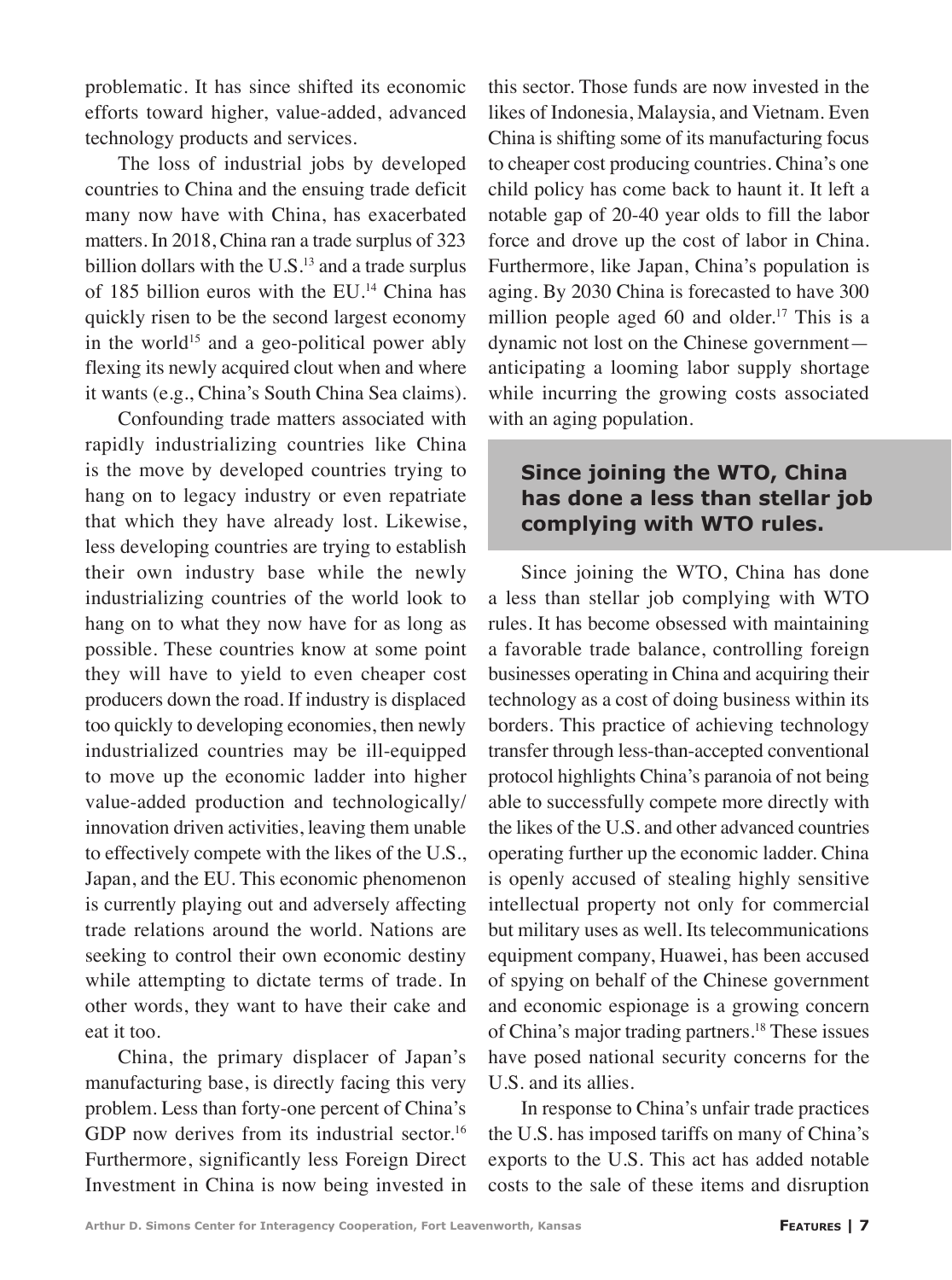to the Chinese supply chain.<sup>19</sup> China's July 2019 Defense White Paper accuses the U.S. of being a destabilizing force for peace in the world, "destabilizing international harmony."20 U.S. importers are now scrambling to find low cost producers in other countries to offset the increased costs posed by the tariffs. The silver lining, of sorts, is that more countries get to be a greater part of the global economy and the U.S. will be less reliant on Chinese suppliers.

## **China is also accused of currency manipulation in order to make Chinese goods more cost appealing.**

China is also accused of currency manipulation in order to make Chinese goods more cost appealing. On August 5, 2019 in response to the U.S. imposing a 10 percent tariff on Chinese goods exported to the U.S., China fostered the devaluation of its currency to offset U.S. imposed tariffs. China is increasingly branded as an untrustworthy trading partner by many nations around the world. China's practices have led to trade friction with notable trading partners such as the U.S., Japan, and the EU. This places China in an unenviable position. It wants the respect of others yet feels the necessity to secure its economic and political future at all costs. China knows that any trade/economic concessions made to the U.S. will come with expectations by other nations to have similar type arrangements. It would also indirectly lead to a greater expectation that China conform to WTO membership rules. Not surprising then is China's tough trade talk with the U.S.

### **Challenging U.S. Power and International Institutional Norms**

Over the past ten years, China has openly contested U.S. influence and voting power on decisions taken by the International Monetary Fund. It has further objected to U.S. policies

and lending practices which seem to favor those countries of economic and geopolitical interests of western countries. In response, China created an alternative, multilateral, development lending institution, the Asian Infrastructure and Investment Bank. China has positioned itself in the leadership role, owning 27 percent of the institutions voting rights by far the largest percentage among member countries. India has the second largest number of votes with nine percent. China believes its bank is more appropriately focused and better positioned to address the lending needs of developing countries. Many of the principle members of the International Monetary Fund are now concurrently members of the Asian Infrastructure and Investment Bank.<sup>21</sup> This geopolitical extension emboldens China. It also creates political friction, pitting countries strongly opposed to the Asian Infrastructure and Investment Bank such as the U.S. and Japan, against many of their longstanding economic and political allies. For example, the U.S. and Japan see no need for the Asian Infrastructure and Investment Bank, believing it's a redundant institution serving little purpose other than to compete with the International Monetary Fund while empowering China at the same time.

An extension of the Asian Infrastructure and Investment Bank is China's Belt Road Initiative. Countries are beginning to see Belt Road Initiative in a new light, including those thought to directly benefit from it. China has advertised it as a means of building infrastructure among its East Asian neighbors and collectively connecting them the entire way to Eastern Europe all in an effort to expand trade and promote economic development. Many of the countries involved with China's initiative are now discovering that the true cost of doing business is too detrimental to their sovereignty, fiscal budget, terms of business/trade and employment of labor in working Belt Road Initiative projects within their countries.<sup>22,23</sup>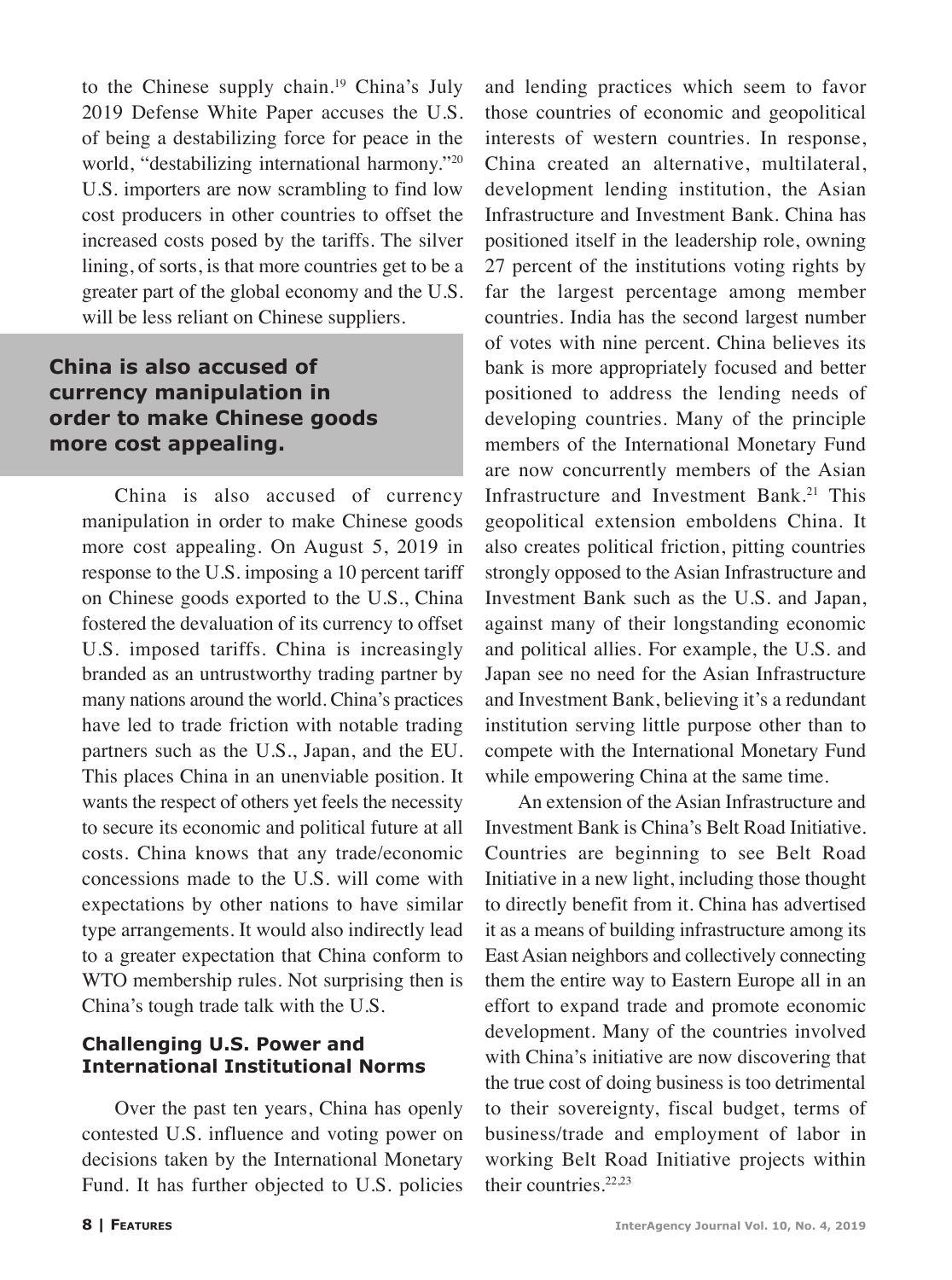#### **WTO Ineffectiveness**

Over the past twenty-five years criticism abounds of the WTO's ineffectiveness. The Doha round of trade talks which began in 2001, have yet to conclude. It is inherently difficult to gain consensus on trade initiatives among 164 member countries at different stages of development, presenting opposing/conflicting priorities, views, and outcome expectations. The WTO is accused of being too soft in governing and too slow in ruling over trade disputes (e.g., protecting intellectual property rights against violators, and developed countries subsidizing agriculture production), which undermines developing countries ability to cost compete for market share. The WTO is also accused by developing countries of letting developed countries shape the agenda and outcomes of trade talks at the expense of developing countries, as well as condoning protectionist policies that restrict access to developed countries' markets.

Bilateral and multilateral arrangements are trending among nations in response to the ineffectiveness of the WTO.<sup>24</sup> Over time even these have challenges. Countries are taking unilateral actions against each other on traderelated matters. The U.S. has forced renegotiated terms of trade within the North American Free Trade Agreement. The U.S. reneged on its original commitment to join what was then when known as the Trans Pacific Partnership believing membership would no longer be in its best interests. The EU has had budget, fiscal and monetary issues with member countries (e.g., Greece, Portugal, Spain, and Italy), that ultimately affected the value of the euro and the flow of trade between the EU and others. The United Kingdom is currently in the process of exiting the EU over economic, sovereignty and political issues. The U.S. is working towards new bilateral terms of trade with Japan and the EU that are seen as more equitable for the U.S. Japan and South Korea are tenuously working toward better trade arrangements. However, as of August 2019, Japan has removed South Korea from its trusted list of trading partners.<sup>25</sup> The U.S. and China appear locked in an uneasy trade stalemate. China and India's trade arrangement is increasingly problematic due to the disparity in the flow of goods between the two countries. China is selling far more to India than it is buying from India.26 This makes the cold peace between the two more fragile when considering the long standing border disputes they have with each other. These illustrated examples are merely a representation of some the larger trade issues ongoing around the world.

## **The WTO is accused of being too soft in governing and too slow in ruling over trade disputes...**

#### **Promoting Domestic Economic Growth and Trade**

Trade is a key component and critical focal point among nations in facilitating domestic economic growth. Countries are looking to grow their economies, put more people to work, increase domestic consumption and trade their way out of debt. There is an underlying fundamental economic fragility among most of these. This is particularly true among most developed countries facing slow GDP growth, deficit spending, shrinking domestic consumption and negative trade balances. For example, the Organization for Economic Cooperation and Development with 34 developed country members, and the G20 with the EU and 19 member countries, have an average debt-to-GDP ratio of approximately 72 percent.27,28 G20 countries represent 85 percent of global GDP and two-thirds of the global population.29 Both organizations have promoted financial stability and economic sustainable growth as underpinnings of their organizations. However, their members habitually have domestic economic interests that frequently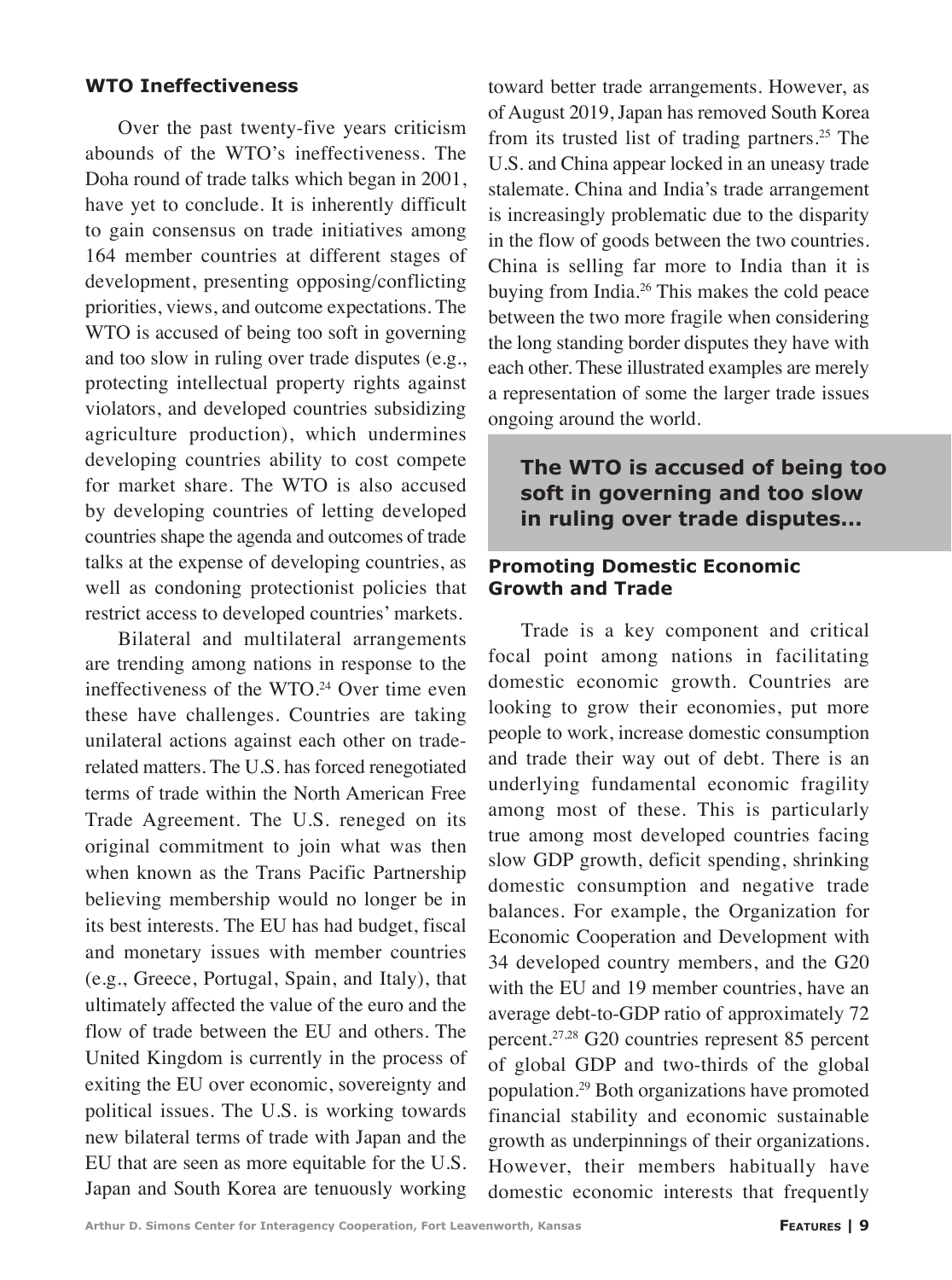collide with other participate countries making the organizations ineffective to its associates, as well as non-member developing countries that are supposed to benefit from their policies. Many of these partner countries are referenced throughout this article.

In an effort to stimulate economic growth in an otherwise anemic Eurozone, the European Central Bank has lowered its key interest rates to within a range from 0.25 percent down to as low as  $-0.40$  percent.<sup>30,31</sup> What a negative rate means to bank deposits is that account holders must pay to keep their money in the bank. In countries such as Denmark (currency is the Danish Krone) where negative rates have persisted, home mortgage holders actually receive a check each month from their lending institution for having a loan with a negative rate.<sup>32</sup> Extremely low to negative interest rates are intended to encourage consumption and investment. The approach has been underwhelming in effectiveness, including in Japan whose economy has been stagnant for years.

## **The U.S. has amassed 22 trillion dollars of government debt. China and Japan hold 2.2 trillion of it.**

Countries employing this stimulus approach have left themselves with little room remaining to use monetary impetus to spur economic growth. When coupled with huge fiscal deficits, these countries are running out of viable options. They are already facing the consequences of ineffective monetary policy and burdensome government debt. The U.S. has amassed 22 trillion dollars of government debt.<sup>33</sup> China and Japan hold 2.2 trillion of it.<sup>34</sup> This could pose a national economic security risk if they were to sell their holdings. It would ultimately lead to the U.S. having to offer higher yields on future debt offerings to make the debt instruments appealing to buy. Whereas, paying down the debt takes money out of the economy causing slower growth—a catch-22.

Japan has accumulated a government debt balance equal to  $253$  percent of  $GDP<sup>35</sup>$  and a private debt balance of approximately 165 percent. China does not fare much better, with a combined private/public debt to GDP ratio of approximately 258 percent.<sup>36</sup> The higher interest payments would put the U.S. further in debt. That being said, it has led to lower valued currencies in relationship to other major currencies making their goods more cost appealing to foreign buyers. On the flip side, it has hurt U.S. exports further exacerbating the balance of trade problem the U.S. has with China, the EU, and Japan.37

### **Protecting State Interests**

National security related documents among nations are further focused on economic prosperity, fair and equitable trade and protecting national security by restricting the purchase of security sensitive products, technology, domestic businesses, infrastructure and resources. U.S. examples include, the 2017 National Security Strategy's, pillar #2 titled "Promote American Prosperity, preventing China from purchasing U.S. oil company, Unocal in 2005, and preventing Dubai Ports World 2006 attempt to manage numerous major U.S. east coast ports.

There is growing concern of stateowned enterprises purchasing private sector companies that pose economic and national security concerns. Countries like China have accumulated huge Sovereign Wealth Funds from years of positive trade balances. They are increasingly using their funds to make purchases of technology, natural resource companies, and other economically sensitive businesses around the world. China's Sovereign Wealth Funds is approximately  $$940$  billion U.S. dollars.<sup>38</sup> There is a total 7.6 trillion U.S. dollars' worth of Sovereign Wealth Funds held by countries.39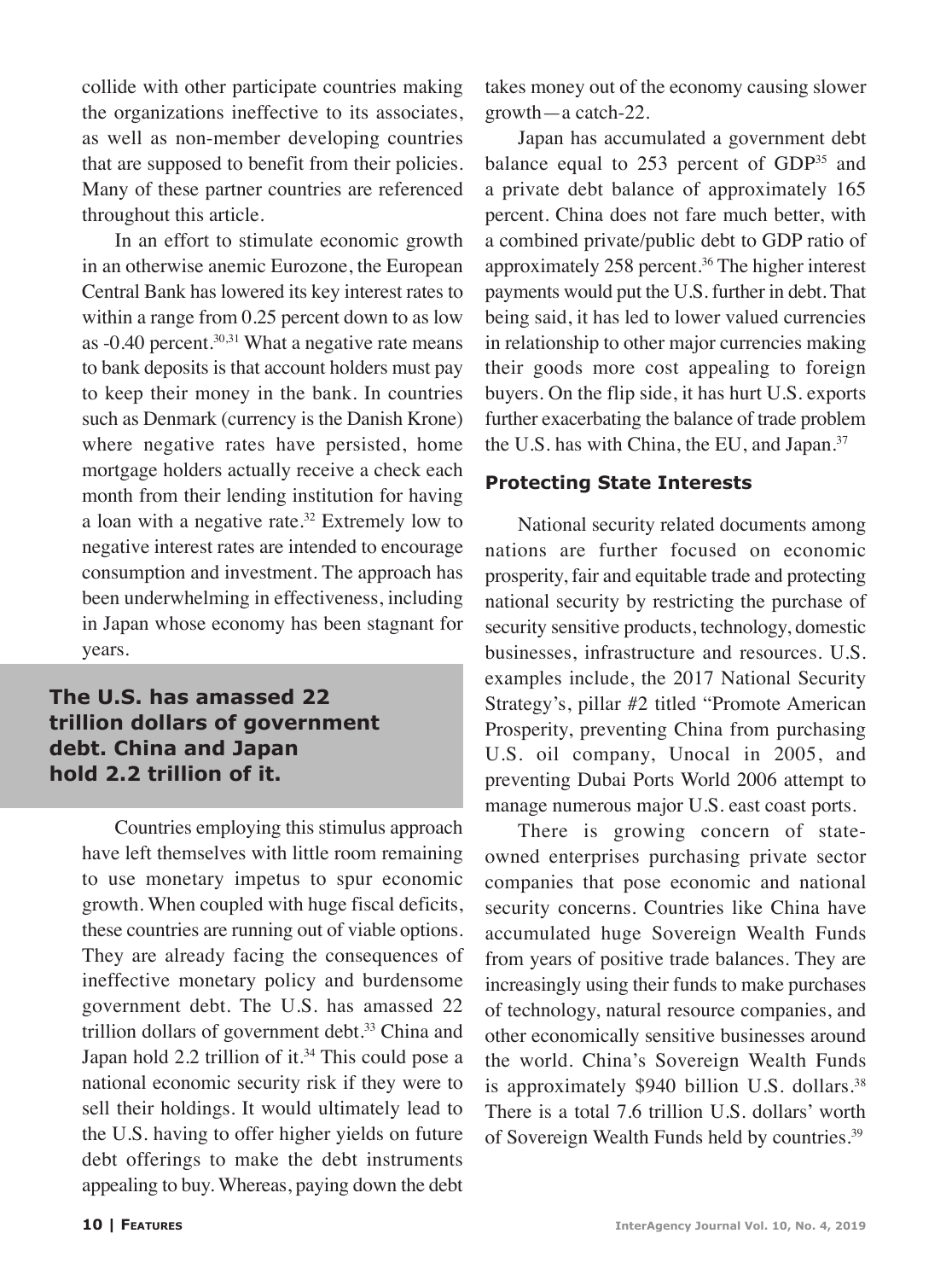## **Conclusion**

Generally speaking, globalization has nurtured warm economic peace among trading nations, whether bilateral or multilateral, overriding cold politics. However, trade spats over national security concerns, fairness in the terms of trade, the flow of trade, currency manipulation and subsidization and protectionism of trade etc. are undermining trade and threatening global economic growth. When coupled with a weak/ineffective WTO, a globally trending economic slowdown, hastily emerging political and economic polarization among nations and failing monetary and fiscal policies, economic conflict is likely to increase rather than decrease around the world.

This condition is an unfortunate and troubling sign of things to come. Everyone loses when trade is impeded. The world pays more for things which leaves less discretionary money available to buy other things—purchasing power is lost. It will contract economic growth around the world and may severely spiral downward through tit-for-tat polices that protect domestic markets at the expense of trade. Nations must recommit themselves to their liberalist cooperative roots that led them to create the international economic-focused institutions they joined. Liberalist principles are only as good as the willingness to adhere to them. Trade should not evolve into a divisive zero sum game of "I win, you lose." This undermines the spirit of global economic prosperity for the sole interests of the few. Warm economics can quickly turn into cold politics.

There is a fine line that separates securing domestic economic growth and ensuring national security from global peace and economic stability. Nations and the EU community need to do a more cooperative, thoughtful and purposeful job walking this fine line, beginning with the U.S., China, the EU, and Japan. The rest of the world will follow their example. If any country/union of countries fails to operate in a global collective spirit, then they must be held accountable by the international community and pay for their misguided approach. Only then will the mutually distractive "race to the bottom" path we are on be turned around. *IAJ*

### **NOTES**

1 Robbie Gramer, "Infographic: Here's How the Global GDP is Divvied Up," *Foreign Policy: The Cable*, (24 February 2017), accessed 5 August 2019, https://foreignpolicy.com/2017/02/24/infographicheres-how-the-global-gdp-is-divvied-up/.

2 Bretton Woods Project, "What are the Bretton Woods Institutions?" (1 January 2019), accessed 19 June 2019, https//www.brettonwoodsproject.org/2019/01/art-320747/.

3 The World Bank, "Who we are," *History*, accessed 19 June 2019, http://www.worldbank.org/en/about/ history.

4 International Monetary Fund, "About the IMF," accessed 5 August 2019, https://www.imf.org/en/ about.

5 The World Trade Organization, "What is the WTO?" accessed 5 August 2019, https://www.wto.org/ english/thewto\_e/whatis\_e.html.

6 Britannica.com, "Smoot Hawley Tariff Act," (10 June 2019) accessed 5 August 2019, https://www/ britannica.com/topic/smoot-hawley-tariff-act.

7 United Nations, "What we do," accessed 5 August 2019, https://www.un.org/en/sections/what-we-do/ index.html.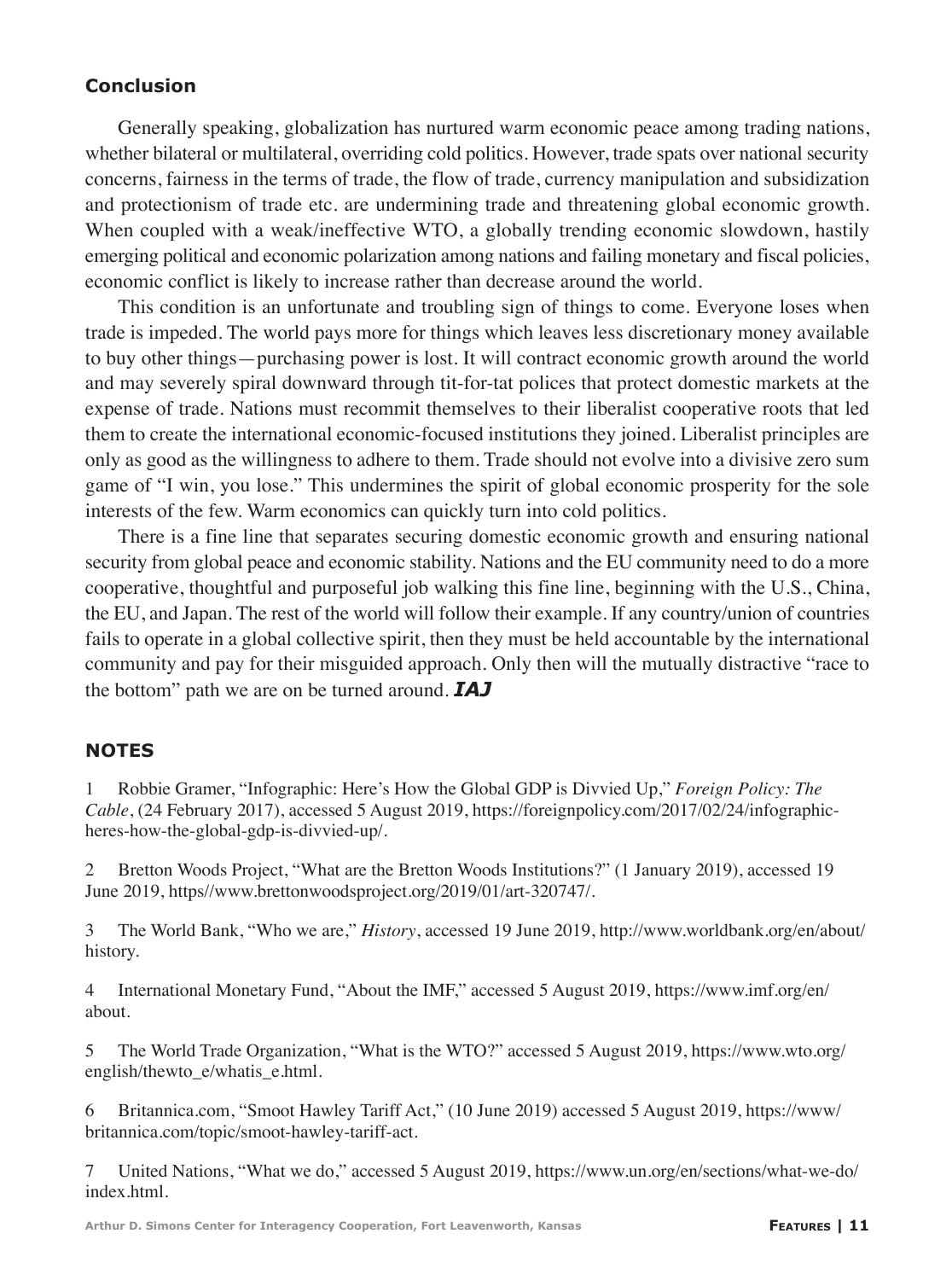8 Thomas Oatley, "International Political Economy", edition no. 5,"*Longman*, (2013): 217.

9 Mike Patton, "U.S. Role in Global Economy Declines Nearly 50%," *Forbes.com* (29 February 2016), accessed 19 June 2019, https://forbes.com/sites/mikepatton/2016/02/29/u-s-role-in global-economydeclines-nearly-50%.

10 Office of the United States Trade Representative, "History of the United States Trade Representative," accessed 5 August 2019, https://www.ustr.gov/about-us/history.

11 Mike Moffatt, "The History of the Balance of Trade, ThoughtCo" (17 July 2019) accessed 25 July 2019, https://www.thoughtco.com/history-of-the-us-balance-of-trade-1147456?print.

12 Patton, "U.S. Role in Global Economy Declines Nearly 50%."

13 Huileng Tan, "US trade deficit with China grows to a record and it's even worse than the data shoe," *CNBC*, (13 January 2019), accessed 5 August 2019, https://www.cnbc.com/2019/01/14/china-2018-fullyear-december-trade-exports-imports-trade-balance.html

14 Eurostat, "EU-China trade in goods: 185 billion euro deficit in 2018," (9 April 2019) accessed 5 August 2019, https://ec.europa.eu/eurostat/web/products-eurostat-news/-/EDN-20190409-1.

15 The World Bank, "China Overview," accessed 6 August 2019, https://www.worldbank.org/en/country/ china/overview.

16 Shu Han, "China: Composition of GDP (gross domestic product) across economic sectors from 2007 to 2018," *statista.com*, (22 March 2019), accessed 6 August 2019, https://www.statista.com/ statistics/270325/distribution-of-gross-domestic-product-gdp-across-economic-sectors-in-china/

17 Susan Yoshihara and Douglas A. Sylva, "Population Decline and the Remaking of Great Power Politics," *Potomac* Books (2012):171.

18 Diane Bartz and Jack Stubbs, "U.S., Allies slam China for economic espionage, spies indicted, (20 December 2018), *Reuters*, accessed 6 August 2019, https://www.reuters.com/article/us-china-cyber-usa/us-allies-slam-china-for-economic-espionage-spies-indicted-idUSKCN1OJ1VN

19 Daniela Wei and Jinshan Hong, "Walmart's supplier says Chinese factories in desperate state," (10 July 2019) accessed 6 August 2019, https://news.bloomberglaw.com/international-trade/tradewar-threatens-chinese-factories-existence-li-fung-says?utm\_source=rss&utm\_medium=ITNW&utm campaign=0000016b-db95-d252-a96f-ffbdc4580000

20 Ben Lowsen, "China's New Defense White Paper: Reading between the Lines," *The Diplomat*, (30 July 2019), accessed 6 August 2019, https://thediplomat.com/2019/07/chinas-new-defense-white-paperreading-between-the-lines

21 Asian Infrastructure Investment Bank, "Members and Perspective Members of the Bank," accessed 30 July 2019, https://www.aiib.org/en/about-aiib/governance/members-of-bank/index.html.

22 Tim Fernholz, "Eight countries in danger of falling into China's "debt trap," *Quartz*, (7 March 2018), accessed 6 August 2019, https://qz.com/1223768/china-debt-trap-these-eight-countries-are-in-danger-ofdebt-overloads-from-chinas-belt-and-road-plans/

23 Rod Sweet, "EU criticizes China's "Silk Road", and proposes its own alternative," (9 May 2019) accessed 6 August 2019, http://www.globalconstructionreview.com/trends/eu-criticises-chinas-silk-roadand-proposes-its-ow/